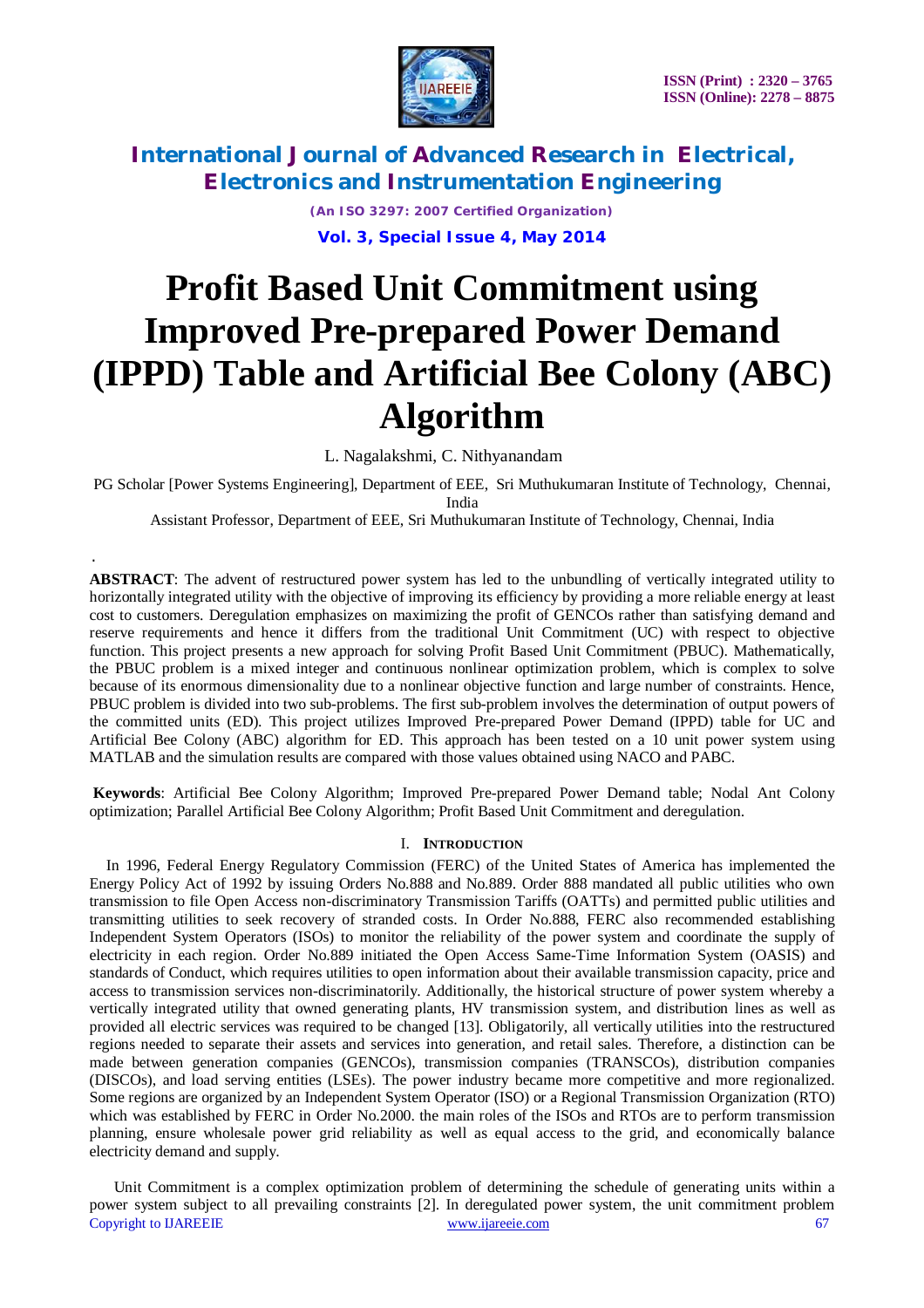

*(An ISO 3297: 2007 Certified Organization)*

### **Vol. 3, Special Issue 4, May 2014**

(UCP) has a different objective than that of UCP in a traditional system. Previously, electric utilities had an obligation to serve their customers that all demand and spinning reserve must be completely met. But this is not necessary in the restructured system and generation companies can now consider a schedule that produces less than the predicted load demand and reserve but creates maximum profit. This problem is referred as Profit Based Unit Commitment (PBUC) problem. Under restructured environment, the individual GENCOs run its unit commitment in order to maximize their own profit [16]. In this profit based unit commitment, demand forecasts and expected market prices are important inputs to determine how much power should be offered on market for achieving maximum profit.

Mathematically, the PBUC problem is a mixed integer and continuous nonlinear objective optimization problem. Previous efforts for solving PBUC were based on conventional methods such as dynamic programming and LR methods. Recently, GA[4] have been used to solve the PBUC problem. Chandram et al.[5] proposed Muller method and IPPD table to solve PBUC problem. Raglend et al. [17] demonstrated the application of PSO technique to maximize the GENCOs profit.

The focus of this paper is to develop an accurate and comprehensive model for the profit-based thermal UC that yield feasible unit ON/OFF status for power generation companies. Improved Pre-prepared Power Demand(IPPD) table is used for UC and Artificial Bee Colony (ABC) algorithm is used for solving ED using MATLAB on a Pentium IV, 3GHZ personal computer with 512-MB RAM. The paper is organized in the following sections. The formulation of PBUC problem is introduced in section II. The description of the algorithm for solving PBUC problem is given in section III .Simulation results of the proposed approach for various generating units are presented in section IV. Conclusions are finally given in the last section.

#### II. **PBUC PROBLEM FORMULATION**

#### *A. Nomenclature*

| PF                             |                           | Profit of GENCOs                                                                                                                                                                                              |
|--------------------------------|---------------------------|---------------------------------------------------------------------------------------------------------------------------------------------------------------------------------------------------------------|
| RV                             |                           | $\therefore$ Revenue of GENCOs                                                                                                                                                                                |
|                                |                           | TC : Total cost of GENCOs                                                                                                                                                                                     |
| $F(P_{ij})$                    |                           | : Fuel cost function of $jth$ generating unit<br>at $i^{th}$ hour                                                                                                                                             |
|                                |                           |                                                                                                                                                                                                               |
|                                |                           | $X_{ij}$ : ON/OFF status of $j^{th}$ generating unit at $i^{th}$ hour<br>$P_{ij}$ : Output power of $j^{th}$ generating unit at $i^{th}$ hour<br>$SP_i$ : Spot price at $i^{th}$ hour<br>$ST$ : Start up cost |
|                                |                           |                                                                                                                                                                                                               |
|                                |                           | : Start up cost<br>: Number of hours                                                                                                                                                                          |
| T                              |                           |                                                                                                                                                                                                               |
|                                |                           | $N$ : Number of generating units                                                                                                                                                                              |
|                                |                           | $PD_i$ : Power demand at $i^{th}$ hour                                                                                                                                                                        |
|                                |                           | : Reserve $j^h$ generating unit at $i^h$ hour                                                                                                                                                                 |
| $\frac{R_{ij}}{P_{ij}}$ min    |                           | : Minimum output power of $jth$ generating unit<br>at $i^{th}$ hour                                                                                                                                           |
| $P_{ij}^{\; \; \; \text{max}}$ |                           | : Maximum output power of $j^{th}$ generating unit<br>at $i^{th}$ hour                                                                                                                                        |
| $T_j^{\mathit{on}}$            |                           | : Minimum time that the $jth$ generating unit has                                                                                                                                                             |
|                                |                           | been continuously online                                                                                                                                                                                      |
| $T_j^{off}$                    | $\mathbb{R}^{\mathbb{Z}}$ | Minimum time that the $jth$ generating unit has                                                                                                                                                               |
|                                |                           | been continuously offline.                                                                                                                                                                                    |
|                                |                           | : Minimum up time of $j^{\text{th}}$ generating unit                                                                                                                                                          |
| $\frac{T_j^{up}}{T_j^{down}}$  |                           | : Minimum down time of $j^h$ generating unit                                                                                                                                                                  |

#### *B. Objective function:*

The objective function of PBUC is to maximize power company's profit. *Max PF = RV-TC …………………..*(1)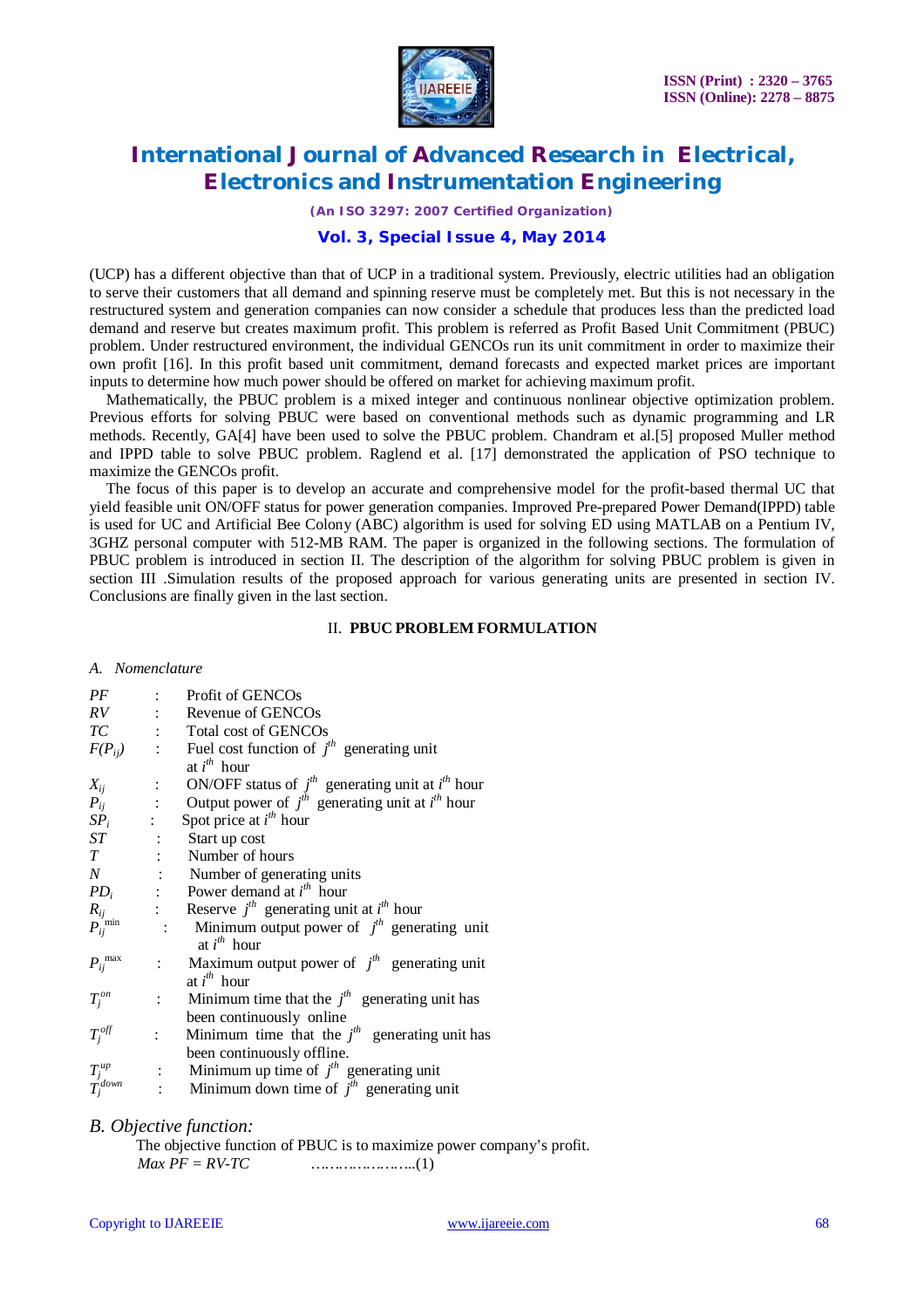

*(An ISO 3297: 2007 Certified Organization)*

**Vol. 3, Special Issue 4, May 2014**

 *RV = T i N j ij <sup>i</sup>Xij P SP* 1 1  *………………*(2)  *TC = T i N j ij ij Xij F P X ST* 1 1 ( ) . *…………..*(3)

*C. Constraints*:

The objective function is subjected to the following constraints:

 Power demand constraint: In the PBUC problem, it is not necessary to allocate generating units to meet power demand. Therefore, the power balance constraint is modified as a power demand constraint. Here, the sum of output powers of allocated generating units is always less than the forecasted power demand.

$$
\sum_{j=1}^{N} P_{ij} X_{ij} \le PD_t \, ; \, i = 1, 2, 3, \dots, T \dots \dots \dots \dots (4)
$$

- *Reserve constraint*  $\sum_{j=1} R_{ij} X_{ij} \leq$ *N j*  $R_{ij}X_{ij}$ 1  *SR<sup>i</sup>* ; I = 1,2,3,…,T ………..(5)
	- *Real power operating limit*

$$
P_{ij}^{min} \leq P_{ij} \leq P_{ij}^{max} \ ; i = 1, 2, 3, \dots, T \ \dots \dots \dots \dots \tag{6}
$$

 *Minimum up/down time constraint*  $T_j$  $\sum_{i=1}^{on}$  *≥*  $T_j^{up}$  *…………....*(7)

 *T<sup>j</sup> off ≥ T<sup>j</sup> down ………..…*(8)

#### **III. SOLUTION METHODOLOGY**

 Solution of the PBUC problem is decomposed into the following steps. The PBUC problem involves an on and off decision for units depending on variations in power demand.

#### *A. Formation of the IPPD table*

The procedure to form the IPPD table is given below.

*Step-1* Determine minimum and maximum values of  $\lambda$  for all generating units at their  $P_{ij}^{min}$  and  $P_{ij}^{max}$  for each units two *λ* values are possible. Then arrange these *λ* values in ascending order and index them as  $\lambda_j$  (where  $j=$ 1,2,…2*N*).

*Step-2* Evaluate output powers  $\{P_{ij} = [(\lambda_j - b_i)/2c_i]\}$  for all generators at each value. Incorporate  $P_{ij}^{min}$  and  $P_{ij}^{max}$  as below.

(i) Setting of the minimum output power limit

If  $\lambda_j < \lambda_{j,\min}$  then set  $P_{ij} = 0$  ……… (9)

If 
$$
\lambda_j = \lambda_{j,\text{min}}
$$
 then set  $P_{ij} = P_{i,\text{min}}$  .... (10)

But, for must run generators

If  $\lambda_j < \lambda_{j,min}$  then set  $P_{ij} = P_{i,min}$  ……(11)

(ii) Setting of the maximum output power limit

If  $\lambda_j \geq \lambda_{j,\text{max}}$  then set  $P_{ij} = P_{i,\text{max}}$  …...(12)

*Step-3 λ* values, output powers and sum of output powers (SOP) at each *λ* are arranged in the table in ascending order of *<sup>λ</sup>* values. This table is known as the Improved Pre-prepared Power Demand (IPPD) table.

Salient features of the IPPD table are listed below

1. The generating unit with the least lambda value is in the first row of the IPPD table. Minimum output power of the first generating unit is available and the output powers of the remaining units are zero in the first row.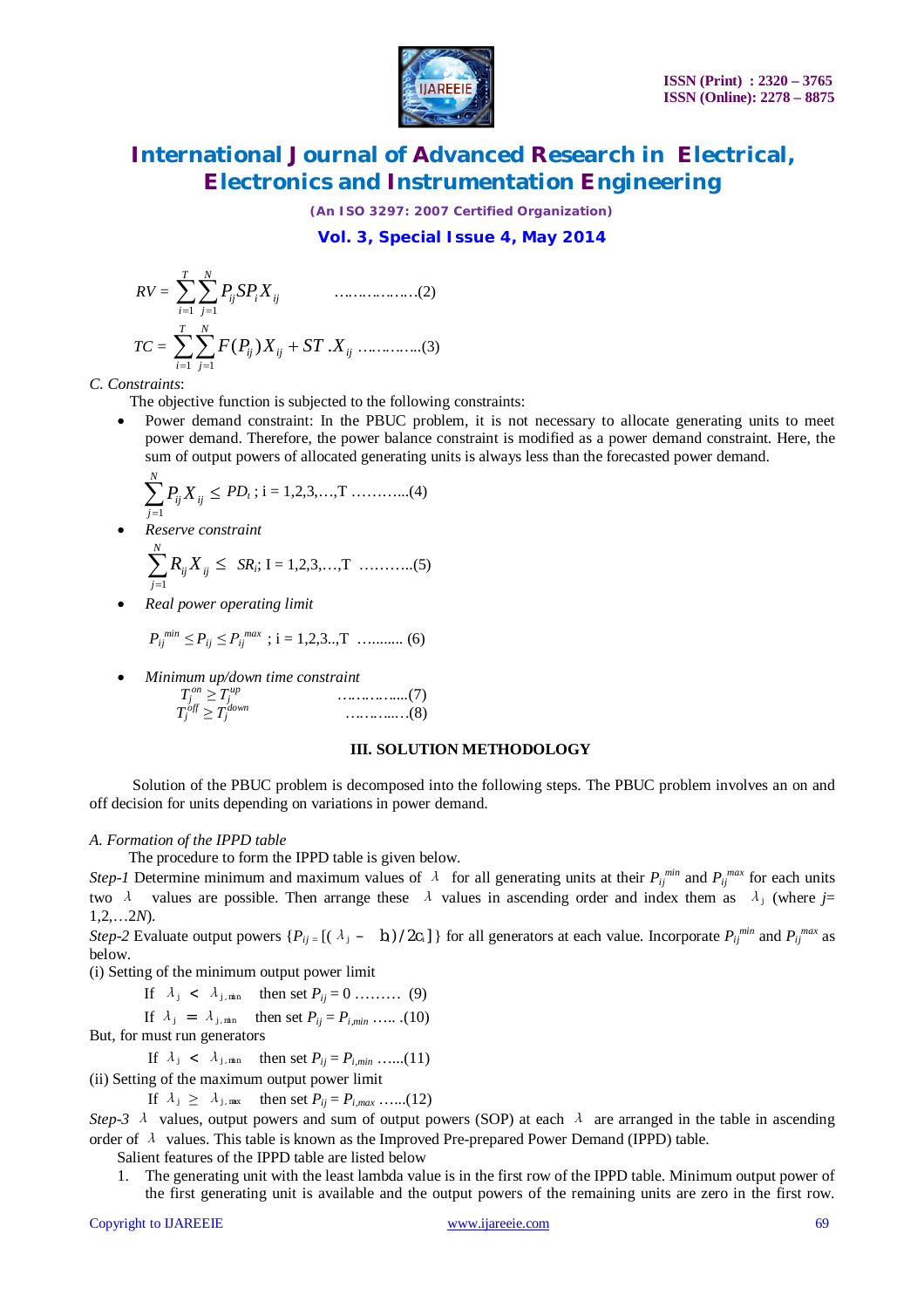

*(An ISO 3297: 2007 Certified Organization)*

### **Vol. 3, Special Issue 4, May 2014**

Therefore, the available output power is the minimum output power of that generating unit with the least lambda.

- 2. From the second row onwards, generating units are added in the IPPD table based on the ascending order of the lambda values of the generating units.
- 3. On or Off states of the generating units are available in the IPPD table up to the addition of the last generating unit.

#### *B. Formation of the RIPPD table*

 Profit is obtained only when the forecasted price at the given hour is greater than the incremental fuel cost of the given unit. Therefore, the forecasted price is taken as the main index to select the Reduced IPPD (RIPPD) table from the IPPD table.

There are two options to select the RIPPD table from the IPPD table.

 **Option 1:** At the predicted forecasted price, two rows from the IPPD table are selected such the predicted forecast price lies within the lambda limits. Assume here that the corresponding rows are m and m+1.

**Option 2:** At the predicted power demand, two rows from the IPPD table are selected such that the predicted power demand lies within the Sum of Powers (SOP) limits. Assume here that the corresponding rows are n and n+1.

Therefore, the Reduced IPPD table is as follows:

(i) If m<n, then the RIPPD table is selected based on option1. Here, the power demand is modified as the SOP of m+1 row. In the PBUC problem, the power demand constraint is relaxed and it is not necessary to operate the

generating units so as to meet power demand.

(ii)If m>n, then the RIPPD table is selected as option 2.

 Once the RIPPD table is identified, the information about the Reduced Committed Units (RCU) table is generated by simply assigning +1 if the output power of the unit 'i'  $P_i \neq 0$  and 0 if  $P_i = 0$ . The RCU table will have binary elements indicating the status of all units.

 Now, "incorporation of no-load cost", "de-commitment of units" and "inclusion of minimum up time and minimum down time constraints" in the PBUC problem need to be addressed.

#### *C. Incorporation of no load cost*

Formulation of the IPPD table is based on incremental fuel costs( $\lambda$ ). Therefore, a no-load cost is not considered in the IPPD table. In the fuel cost data, some generating units may have huge no-load costs and less incremental fuel costs. Hence, incorporation of a no-load cost is needed to reduce the total fuel cost.

 The priority List may not exactly reflect the actual status of the operation cost of medium load units because these units may operate at a lower output power than their maximum output power. This aspect may lead to a higher operational cost for medium units.

*Step 1:* Calculate the cost per MW at its average output-power between minimum and maximum output power limits. The cost per MW is taken as *Cost index,i*.

Cost 
$$
_{index,i} = [F_i(P_{average,i})] / P_{average,i} \dots (13)
$$

Where  $P_{average,i} = (P_{i,min} + P_{i,max})/2$ 

 This index exactly reflects the status of the operational cost of medium units at lower output power than the maximum output power.

 *Step 2:* Arrange all units in ascending order of the *Cost index,i*

 *Step 3:* Modify the initial commitment and input data of the units according to the ascending order of the *Cost index,i*.

*Step 4:* Last on-state unit at each hour is identified. Status of the units is changed as follows: If any unit on the left side of the last on-state unit is in an off state, then it is converted as an off state, then it is converted as an on-state unit. The complete mechanism of incorporating the No-load cost is shown in fig.1.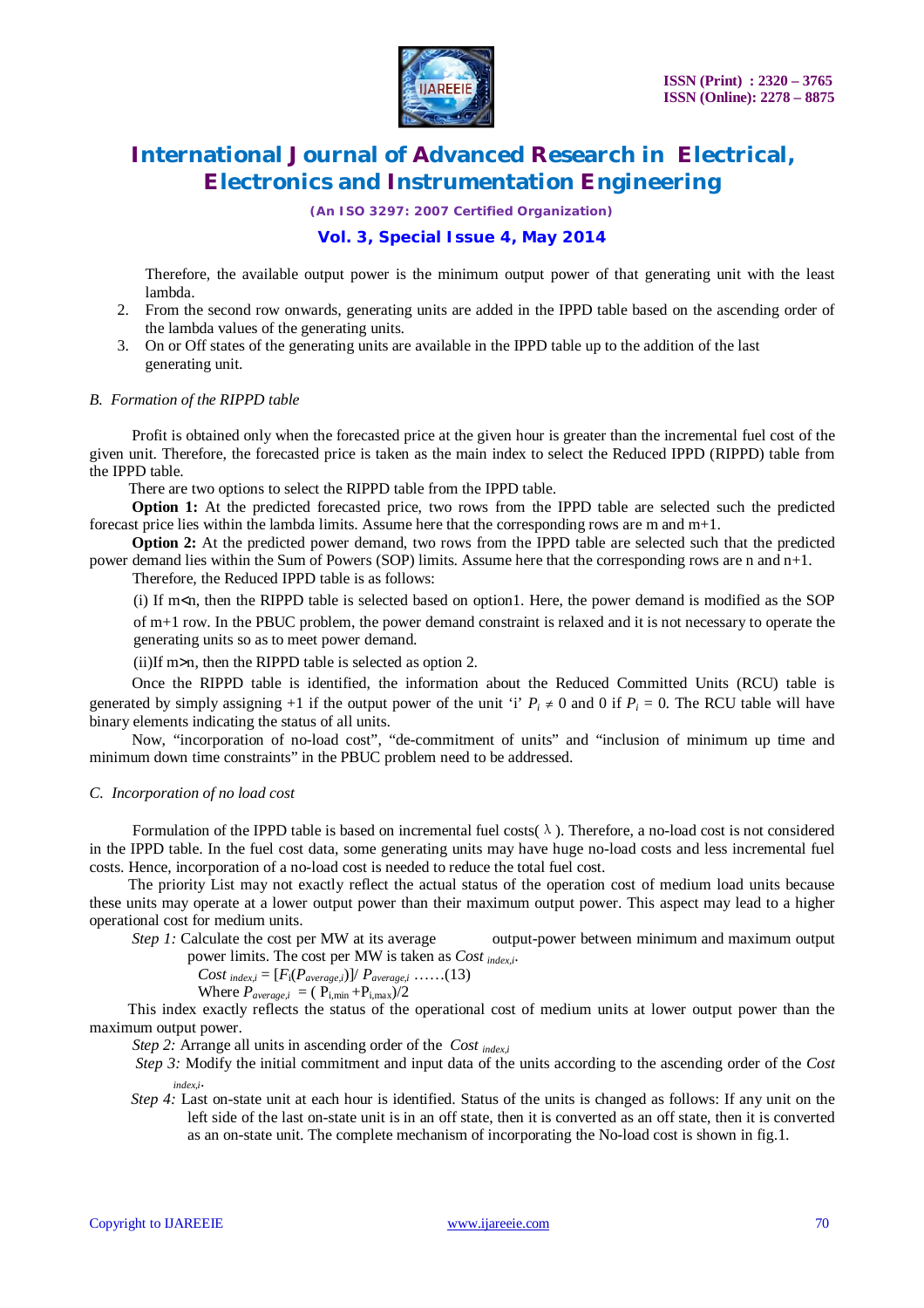

*(An ISO 3297: 2007 Certified Organization)*

### **Vol. 3, Special Issue 4, May 2014**

| Unit                        |   |   |   |  |  |  |  |  |
|-----------------------------|---|---|---|--|--|--|--|--|
| $Cost_{index,i}$            | ٦ |   |   |  |  |  |  |  |
| Initial Unit Commitment     |   |   |   |  |  |  |  |  |
| Unit                        |   | ſ |   |  |  |  |  |  |
| $\overline{Cost}_{index,i}$ |   |   | э |  |  |  |  |  |

After arranging the units in ascending order based on Cost<sub>index</sub>;

#### $\mathbf{I}$

| Unit             |  |  |
|------------------|--|--|
| $Cost_{index,i}$ |  |  |

Unit Commitment after incorporating the No-load Cost

Fig. 1 Complete mechanism of incorporating the No-load Cost

#### *D. De-commitment of units*

 The committed units may have excess spinning reserves due to a greater gap between the selected lambda values in the RIPPD table. Therefore, de-commitment of units is necessary for getting more economical benefits.

- When there is an excessive spinning reserve in hour't', the following steps are used to De-commit the units.
- *Step-1:* Identify the commitment units.
- *Step-2:* De-commit the last 'ON' state unit in the Unit Commitment after incorporating the No-load Cost and check the spinning reserve. If the spinning reserve constraint is satisfied after de-commitment of the unit, then de-commit that unit.

*Step-3:* Repeated step-2 and de-commit possible units without violating the spinning reserve constraint.

#### *E. Inclusion of Minimum up time and Minimum down time constraints*

Minimum up and minimum down time constraints can be satisfied by adjusting the unit status.

#### *Minimum Up time constraint*

 If the on time of the unit is less than its' up time, then that unit will be on. Assume that the minimum up time of the unit is 4 hours. Fig 2 depicts the procedure to incorporate the minimum up time constraint.



Fig. 2 Procedure to incorporate the minimum up time constraint

#### **Minimum Down time constraint**

 If the off time of the unit is less than the minimum down time, then the status of that unit will be off in the committed unit table. Fig.3 provides the procedure to incorporate the minimum down time constraint.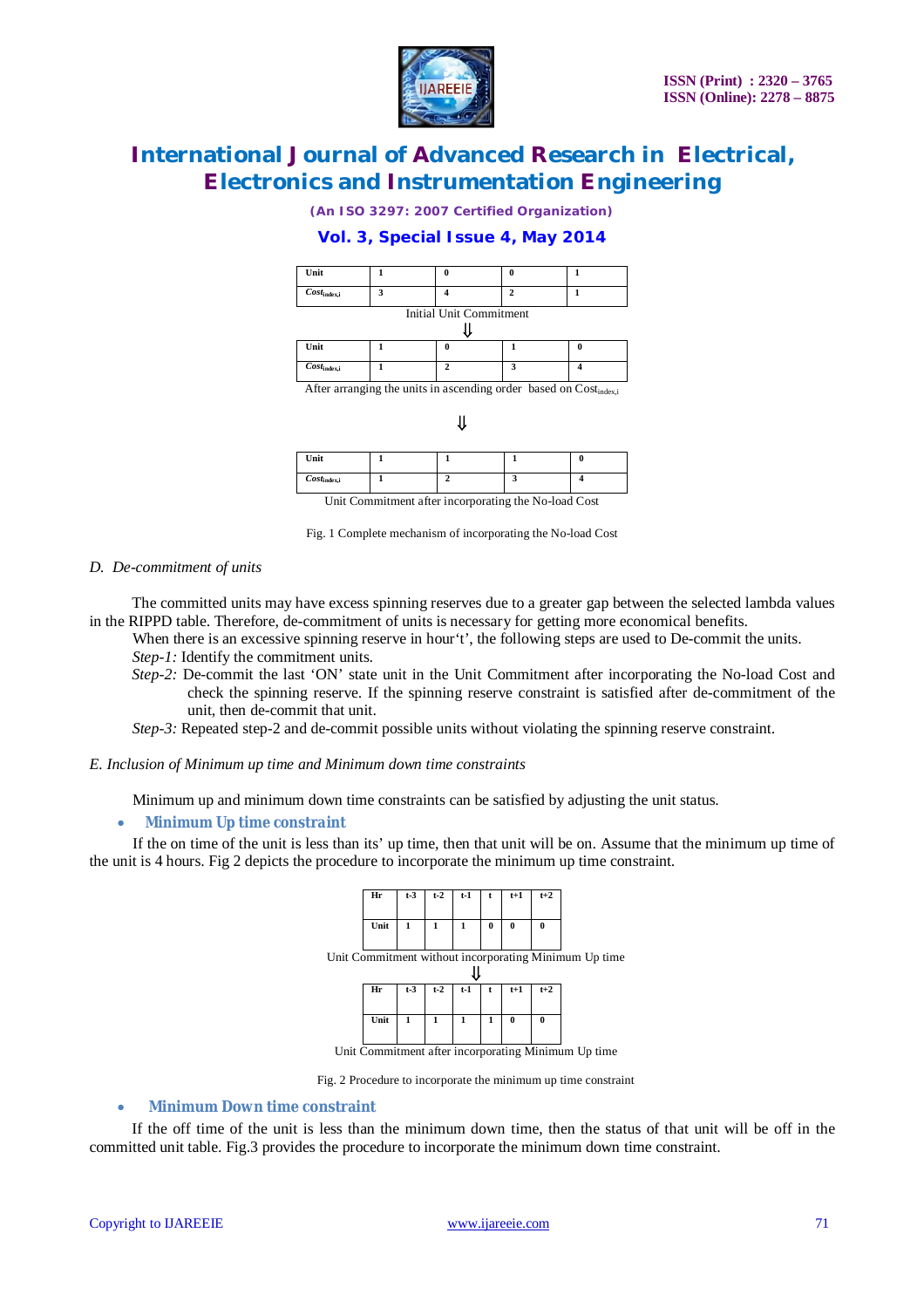

*(An ISO 3297: 2007 Certified Organization)*

### **Vol. 3, Special Issue 4, May 2014**



Unit Commitment without incorporating Minimum down time



Unit Commitment after incorporating Minimum down time

Fig. 3 Procedure to incorporate the minimum down time constraint



Copyright to IJAREEIE www.ijareeie.com 72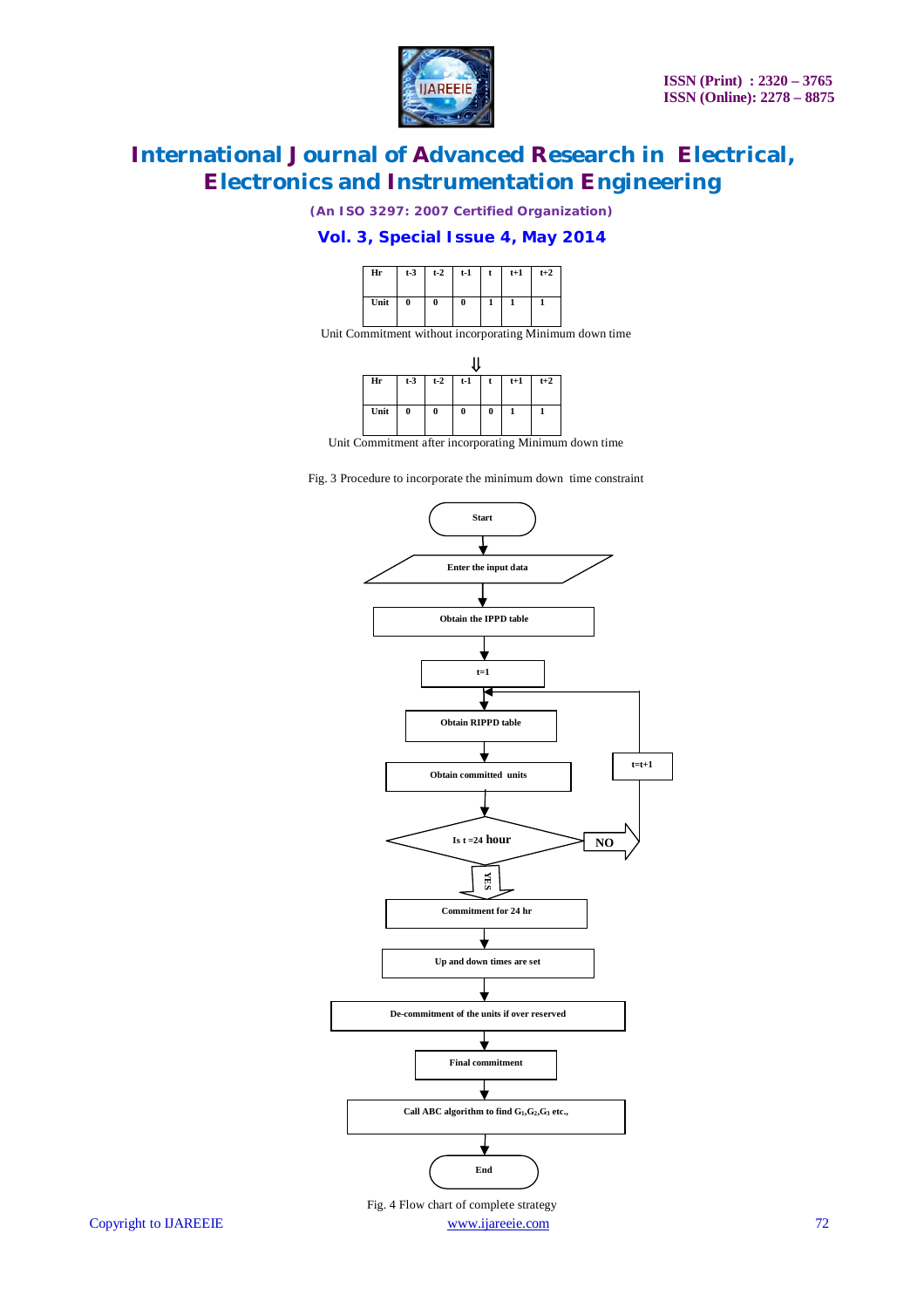

*(An ISO 3297: 2007 Certified Organization)*

### **Vol. 3, Special Issue 4, May 2014**

#### *F. Artificial Bee Colony(ABC) for solving Economic Dispatch*

Artificial Bee Colony(ABC) is one of the most recently defined algorithms by Dervis Karaboga in 2005, motivated by the intelligent behavior of honey bees. It is as simple as PSO and DE algorithms, and uses only common control parameters such as colony size and maximum cycle number. ABC as an optimization tool, provides a population-based search procedure in which individuals called foods positions are modified by the artificial bees with time and the bee's aim is to discover the places of food sources with the high nectar amount and finally the one with the highest nectar. In ABC system, artificial bees fly around in a multidimensional search space and some (employed and onlooker bees) choose food sources depending on the experience of themselves and their nest mates, and adjust their positions. Some (scouts) fly and choose the food sources randomly without using experience. If the nectar amount of a new position is higher than that of the previous one in their memory, they memorize the new position and forget the previous one. Thus, ABC system combines local search methods, carried out by employed and onlooker bees, with global search methods, managed by onlookers and scouts, attempting to balance exploration and exploitation process.

 The model consists of three essential components: employed and unemployed foraging bees, and food sources. The first two components, employed and unemployed foraging bees, search for rich food sources, which is the third component, close to their hive. The model also defines two leading modes of behavior which are necessary for selforganizing and collective intelligence: recruitment of foragers to rich food sources resulting in positive feedback and abandonment of poor sources by foragers causing negative feedback.

i. Food Sources: In order to select a food source, a forager bee evaluates several properties related with the food source such as its closeness to the hive, richness of the energy, taste of its nectar, and the ease or difficulty of extracting this energy.

ii. Employed foragers: An employed forager is employed at a specific food source which she is currently exploiting. She carries information about this specific source and shares it with other bees waiting in the hive. The information includes the distance, the direction and the profitability of the food source.

iii. Unemployed foragers: A forager bee that looks for a food source to exploit is called unemployed. It can be either a scout who searches the environment randomly or an onlooker who tries to find a food source by means of the information given by the employed bee. The mean number of scouts is about 5-10%.

The main steps of the algorithm are as follows:

- Initialization phase
- REPEAT
- $\bullet$  Employed Bees Phase $\rightarrow$ Place the employed bees on their food sources
- Onlooker Bees Phase  $\rightarrow$  Place the onlooker bees on the food sources depending on their nectar amounts
- $\bullet$  Scout Bees Phase  $\rightarrow$  Send the scouts to the search area for discovering food sources
- Memorize the best solution achieved so far
- UNTIL (Cycle=Maximum Cycle Number or a Maximum CPU time)

#### *Pseudo-code of the ABC algorithm*

- 1. Initialize the population of solutions  $X_i$ , i= 1,2,...,*SN* 
	- 2. Evaluate the population
	- 3. Cycle  $= 1$
	- 4. REPEAT
	- 5. Produce new solutions  $V_i$  for the employed bees by
	- using

 *Vij* = *Xij*+*ij*(*Xij* - *Xkj*)……………..(14)

Where  $k \in \{1, 2, \ldots, SN\}$  and  $j \in \{1, 2, \ldots, D\}$  are randomly chosen indexes and  $\sum_{n=1}^{SN}$ *n fit* 1  $\Phi_{ij}$  is a random

number between [-1,1].

6. Apply the greedy selection process for the employed bees.

#### Copyright to IJAREEIE www.ijareeie.com 73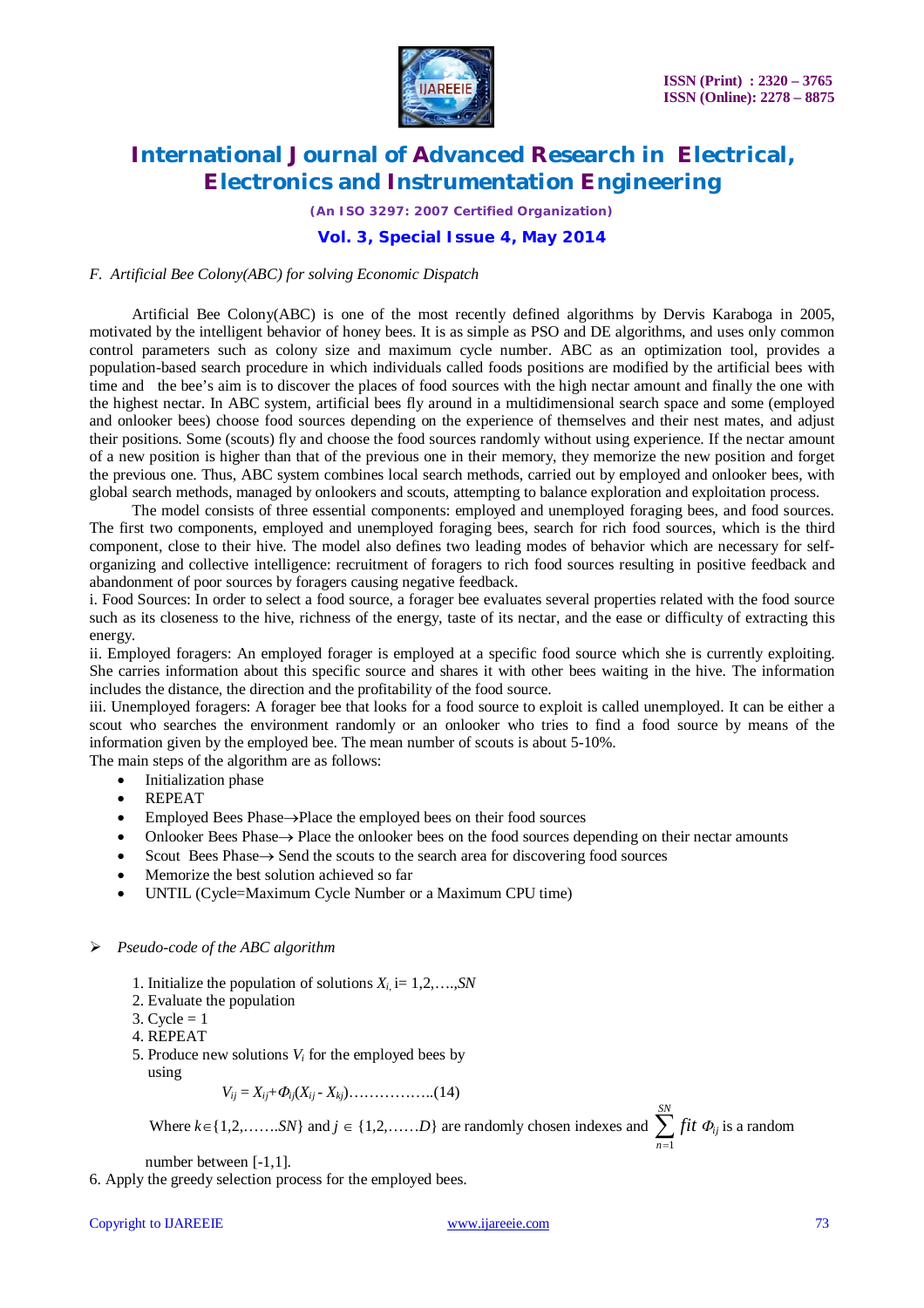

*(An ISO 3297: 2007 Certified Organization)*

**Vol. 3, Special Issue 4, May 2014**

7. Calculate the probability values  $p_i =$  $\sum_{n=1}^{SN}$ *n i fit fit* …………(15)

8. Produce the new solutions *V<sub>i</sub>* for the onlookers from the solutions  $X_i$  selected depending on  $p_i$  and evaluate them.

- 9. Apply the greedy selection process
- 10. Determine the abandoned solution for the scout, if exists, and replace it with a new randomly produced solution *X<sup>i</sup>*

$$
\boldsymbol{\chi}_{i}^{j} = \boldsymbol{\chi}_{\min}^{j} + \text{rand}[0,1] \left( \boldsymbol{\chi}_{\max}^{j} - \boldsymbol{\chi}_{\min}^{j} \right) \dots \dots \dots (16)
$$

*n*

1

 *x* 11. Memorize the best solution achieved so far.

12. Cycle =  $Cycle + 1$ 

13. UNTIL cycle = MCN

Copyright to IJAREEIE www.ijareeie.com 74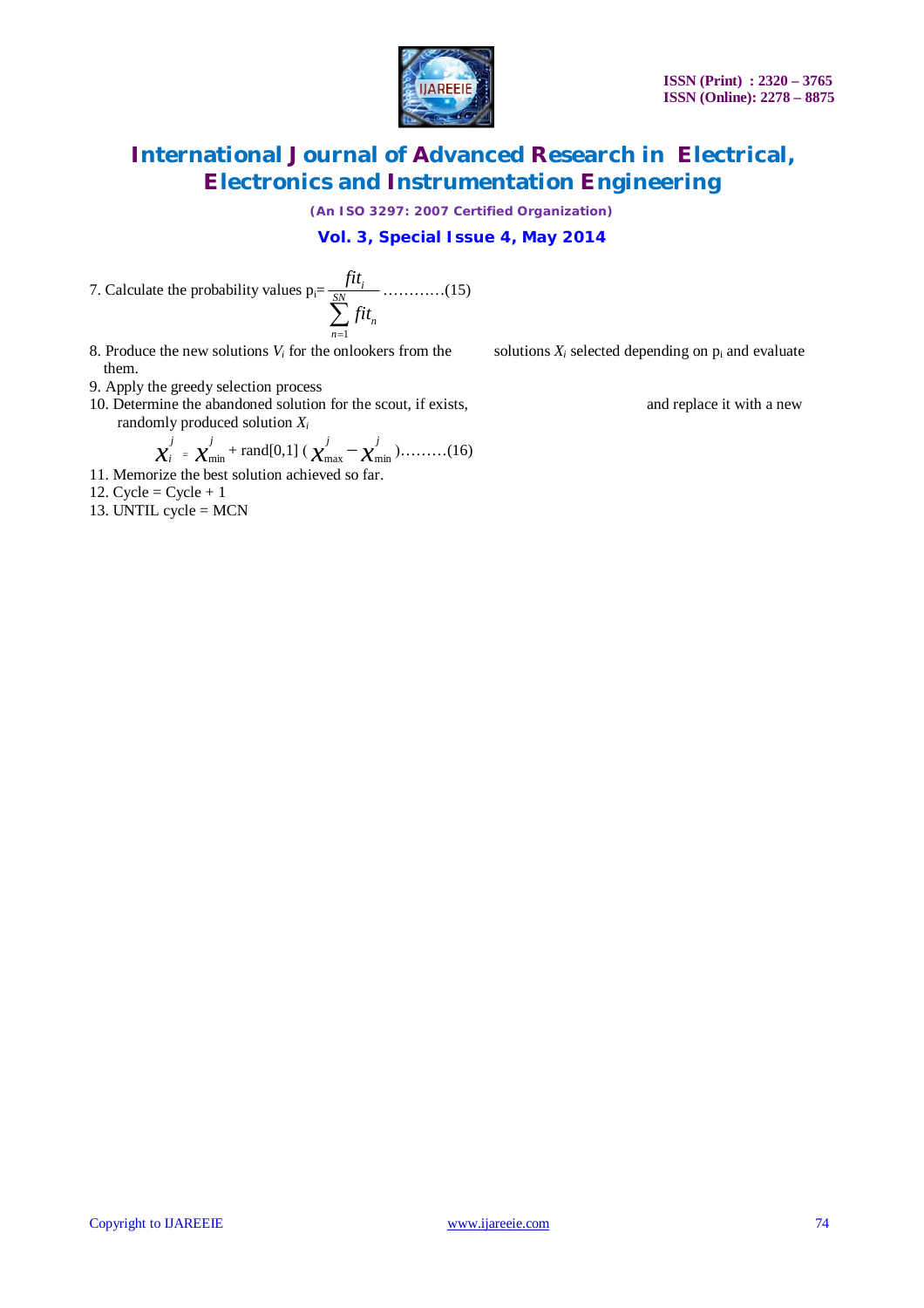

*(An ISO 3297: 2007 Certified Organization)*

**Vol. 3, Special Issue 4, May 2014**



Fig. 5 Flow chart for solving ED using ABC algorithm

#### **IV. TEST CASES AND SIMULATION RESULTS**

 The proposed approach has been implemented in MATLAB and executed on a Pentium IV (3 GHz) personal computer with 512MB RAM. The proposed method has been tested on 10 generating unit system to solve profit based unit commitment problem. Simulation results of the proposed algorithm were compared in terms of profit with traditional unit commitment method and heuristic methods such as TS-IRP algorithm.

 Example: Here, a 10 generating unit system is considered. The fuel cost data of this system was obtained from [1] and given in Table 1.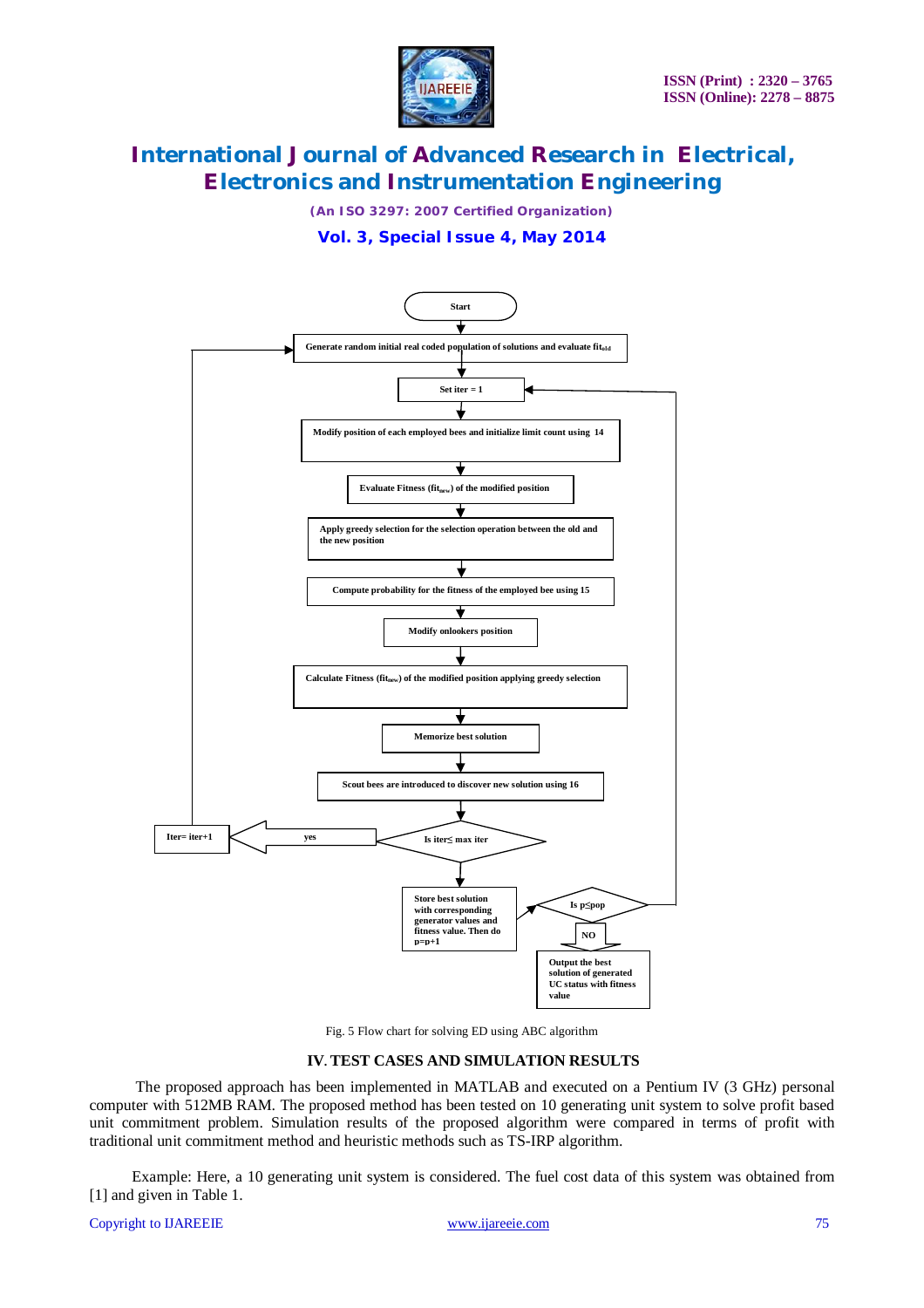

*(An ISO 3297: 2007 Certified Organization)*

### **Vol. 3, Special Issue 4, May 2014**

| Unit           | $P_{i,max}$ | $\mathbf{P}_{\text{i,min}}$ | a,   | b,    | $c_i$   | $T^{on}(i)$             | $T^{\text{off}}$ i)     | Ini-<br>state |
|----------------|-------------|-----------------------------|------|-------|---------|-------------------------|-------------------------|---------------|
| $\mathbf{1}$   | 455         | 150                         | 1000 | 16.19 | 0.00048 | 8                       | 8                       | 9             |
| $\overline{2}$ | 455         | 150                         | 970  | 17.26 | 0.00031 | 8                       | 8                       | 8             |
| 3              | 130         | 20                          | 700  | 16.6  | 0.002   | 5                       | 5                       | $-5$          |
| 4              | 130         | 20                          | 680  | 16.5  | 0.00211 | 5                       | 5                       | $-5$          |
| 5              | 162         | 25                          | 450  | 19.7  | 0.00398 | 6                       | 6                       | $-6$          |
| 6              | 80          | 20                          | 370  | 22.26 | 0.00712 | $\overline{\mathbf{3}}$ | $\overline{\mathbf{3}}$ | $-3$          |
| $\overline{7}$ | 85          | 25                          | 480  | 27.74 | 0.00079 | 3                       | $\overline{\mathbf{3}}$ | $-3$          |
| 8              | 55          | 10                          | 660  | 25.92 | 0.00413 | $\mathbf{1}$            | $\mathbf{1}$            | $-1$          |
| 9              | 55          | 10                          | 665  | 27.27 | 0.00222 | $\mathbf{1}$            | $\mathbf{1}$            | $-1$          |
| 10             | 55          | 10                          | 670  | 27.79 | 0.00173 | $\mathbf{1}$            | $\mathbf{1}$            | $-1$          |

TABLE 1. Fuel cost data of a 10 unit system

#### TABLE 2. Market data for 10 unit system

|                         | Forecasted | Forecasted  |                      |  |  |
|-------------------------|------------|-------------|----------------------|--|--|
| Hour                    | demand(MW) | reserve(MW) | Forecasted price(\$) |  |  |
| $\overline{1}$          | 700        | 70          | 22.15                |  |  |
| $\overline{2}$          | 750        | 75          | 22                   |  |  |
| $\overline{\mathbf{3}}$ | 850        | 85          | 23.1                 |  |  |
| $\overline{4}$          | 950        | 95          | 22.65                |  |  |
| $\overline{\mathbf{5}}$ | 1000       | 100         | 23.25                |  |  |
| $\overline{6}$          | 1100       | 110         | 22.95                |  |  |
| $\overline{7}$          | 1150       | 115         | 22.5                 |  |  |
| $\overline{\mathbf{8}}$ | 1200       | 120         | 22.15                |  |  |
| $\overline{9}$          | 1300       | 130         | 22.8                 |  |  |
| 10                      | 1400       | 140         | 29.35                |  |  |
| $\overline{11}$         | 1450       | 145         | 30.15                |  |  |
| $\overline{12}$         | 1500       | 150         | 31.65                |  |  |
| $\overline{13}$         | 1400       | 140         | 24.6                 |  |  |
| $\overline{14}$         | 1300       | 130         | 24.5                 |  |  |
| $\overline{15}$         | 1200       | 120         | 22.5                 |  |  |
| $\overline{16}$         | 1050       | 105         | 22.3                 |  |  |
| 17                      | 1000       | 100         | 22.25                |  |  |
| 18                      | 1100       | 110         | 22.05                |  |  |
| 19                      | 1200       | 120         | 22.2                 |  |  |
| 20                      | 1400       | 140         | 22.65                |  |  |
| 21                      | 1300       | 130         | 23.1                 |  |  |
| 22                      | 1100       | 110         | 22.95                |  |  |
| 23                      | 900        | 90          | 22.75                |  |  |
| 24                      | 800        | 80          | 22.55                |  |  |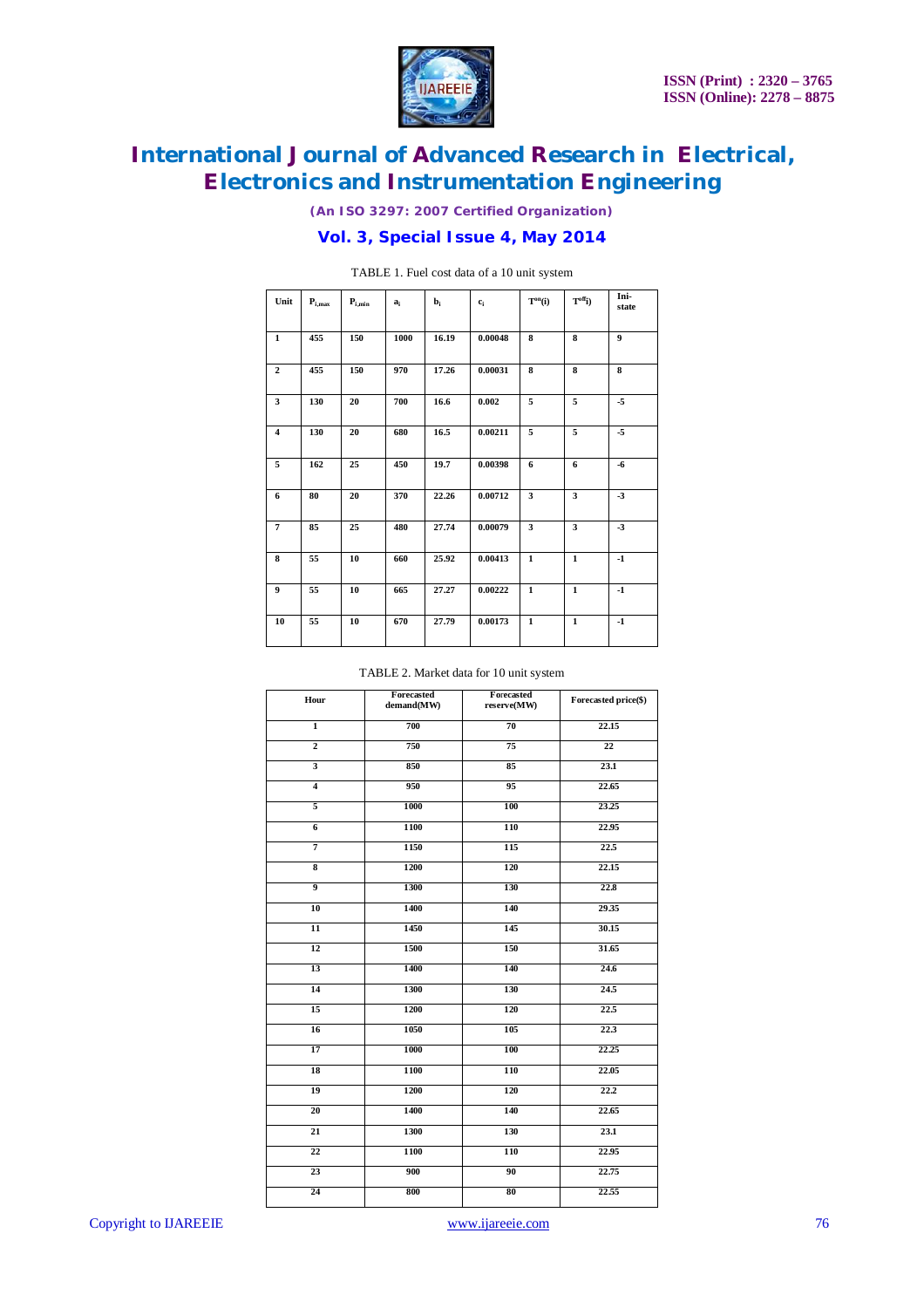

*(An ISO 3297: 2007 Certified Organization)*

### **Vol. 3, Special Issue 4, May 2014**

Initially lambda values( $\lambda$ ) are calculated at their minimum and maximum output powers of the generating units, then lambda values at minimum output powers of the units are arranged in ascending order and finally the fuel cost functions of generating units are rearranged based on the ascending order of the lambda values at minimum output powers. All lambda values, the output powers are evaluated and IPPD table is formulated and given in table 4. The dimension of IPPD table is 20 X 12.

| $\lambda(S/MW)$ | $P_1$    | P <sub>2</sub>          | $P_3$    | $P_4$                   | $P_{5}$                 | $P_6$                   | P <sub>7</sub>          | $P_{\rm R}$             | P <sub>o</sub>          | $P_{10}$                | <b>SOP</b> |
|-----------------|----------|-------------------------|----------|-------------------------|-------------------------|-------------------------|-------------------------|-------------------------|-------------------------|-------------------------|------------|
| 16.33           | 150      | $\bf{0}$                | $\bf{0}$ | $\bf{0}$                | $\bf{0}$                | $\bf{0}$                | $\bf{0}$                | $\bf{0}$                | $\bf{0}$                | $\bf{0}$                | 150        |
| 16.58           | $\bf{0}$ | $\overline{\mathbf{0}}$ | $\bf{0}$ | 20                      | $\overline{\mathbf{0}}$ | $\bf{0}$                | $\overline{0}$          | $\overline{0}$          | $\overline{\mathbf{0}}$ | $\overline{0}$          | 20         |
| 16.62           | 455      | $\bf{0}$                | $\bf{0}$ | $\bf{0}$                | $\bf{0}$                | $\overline{\mathbf{0}}$ | $\bf{0}$                | $\bf{0}$                | $\bf{0}$                | $\bf{0}$                | 455        |
| 16.68           | 455      | $\overline{\mathbf{0}}$ | 20       | $\overline{\mathbf{0}}$ | $\overline{\mathbf{0}}$ | $\bf{0}$                | $\overline{\mathbf{0}}$ | $\overline{\mathbf{0}}$ | $\overline{\mathbf{0}}$ | $\overline{\mathbf{0}}$ | 475        |
| 17.04           | 455      | $\bf{0}$                | $\bf{0}$ | 130                     | $\pmb{0}$               | $\bf{0}$                | $\bf{0}$                | $\bf{0}$                | $\bf{0}$                | $\bf{0}$                | 585        |
| 17.12           | 455      | $\overline{\mathbf{0}}$ | 130      | 130                     | $\overline{\mathbf{0}}$ | $\overline{\mathbf{0}}$ | $\overline{0}$          | $\bf{0}$                | $\overline{\mathbf{0}}$ | $\overline{0}$          | 715        |
| 17.35           | 455      | 150                     | 130      | 130                     | $\bf{0}$                | $\overline{\mathbf{0}}$ | $\bf{0}$                | $\bf{0}$                | $\bf{0}$                | $\bf{0}$                | 865        |
| 17.54           | 455      | 455                     | 130      | 130                     | $\bf{0}$                | $\bf{0}$                | $\bf{0}$                | $\bf{0}$                | $\bf{0}$                | $\bf{0}$                | 1170       |
| 19.89           | 455      | 455                     | 130      | 130                     | 25                      | $\overline{\mathbf{0}}$ | $\bf{0}$                | $\bf{0}$                | $\bf{0}$                | $\overline{\mathbf{0}}$ | 1195       |
| 20.98           | 455      | 455                     | 130      | 130                     | 162                     | $\bf{0}$                | $\bf{0}$                | $\bf{0}$                | $\bf{0}$                | $\bf{0}$                | 1332       |
| 22.54           | 455      | 455                     | 130      | 130                     | 162                     | 20                      | $\bf{0}$                | 0                       | $\bf{0}$                | $\bf{0}$                | 1352       |
| 23.40           | 455      | 455                     | 130      | 130                     | 162                     | 80                      | $\overline{\mathbf{0}}$ | $\bf{0}$                | $\bf{0}$                | $\overline{\mathbf{0}}$ | 1412       |
| 26              | 455      | 455                     | 130      | 130                     | 162                     | 80                      | $\bf{0}$                | 10                      | $\bf{0}$                | $\bf{0}$                | 1422       |
| 26.37           | 455      | 455                     | 130      | 130                     | 162                     | 80                      | $\bf{0}$                | 55                      | $\bf{0}$                | $\bf{0}$                | 1467       |
| 27.31           | 455      | 455                     | 130      | 130                     | 162                     | 80                      | $\bf{0}$                | 55                      | 10                      | $\bf{0}$                | 1477       |
| 27.51           | 455      | 455                     | 130      | 130                     | 162                     | 80                      | $\overline{\mathbf{0}}$ | 55                      | 10                      | $\overline{\mathbf{0}}$ | 1522       |
| 27.77           | 455      | 455                     | 130      | 130                     | 162                     | 80                      | 25                      | 55                      | 55                      | $\bf{0}$                | 1547       |
| 27.82           | 455      | 455                     | 130      | 130                     | 162                     | 80                      | $\bf{0}$                | 55                      | 55                      | 10                      | 1532       |
| 27.87           | 455      | 455                     | 130      | 130                     | 162                     | 80                      | 85                      | 55                      | 55                      | $\bf{0}$                | 1607       |
| 27.98           | 455      | 455                     | 130      | 130                     | 162                     | 80                      | 85                      | 55                      | 55                      | 55                      | 1662       |

 Assume forecasted price of 22\$/MW and power demand of 750MW. At predicted power demand, two rows from the IPPD table are selected such that the predicted forecasted demand lies within the SOP limits. This table is called RIPPD table and is given in Table 4.

|  |  | TABLE 4. RIPPD table for 10 units system |  |  |  |  |  |  |  |
|--|--|------------------------------------------|--|--|--|--|--|--|--|
|--|--|------------------------------------------|--|--|--|--|--|--|--|

| $\lambda$ (\$/MW) | $P_1$ | $P_{2}$ | $P_3$      | $P_4$ | $P_{5-10}$ | SOP |
|-------------------|-------|---------|------------|-------|------------|-----|
| 17.12             | 455   | 0       | <b>130</b> | 130   | 0          | 715 |
| 17.35             | 455   | 150     | 130        | 130   | 0          | 865 |

 First row of RIPPD gives the initial information of committed units. Further the commitment of units can be modified as follows: If the predicted forecasted price is less than the lambda at maximum output power of the generating unit, then that corresponding unit will be off. After getting the information of committed units, ED problem is solved using Artificial Bee Colony algorithm. The final solution is given in table 5.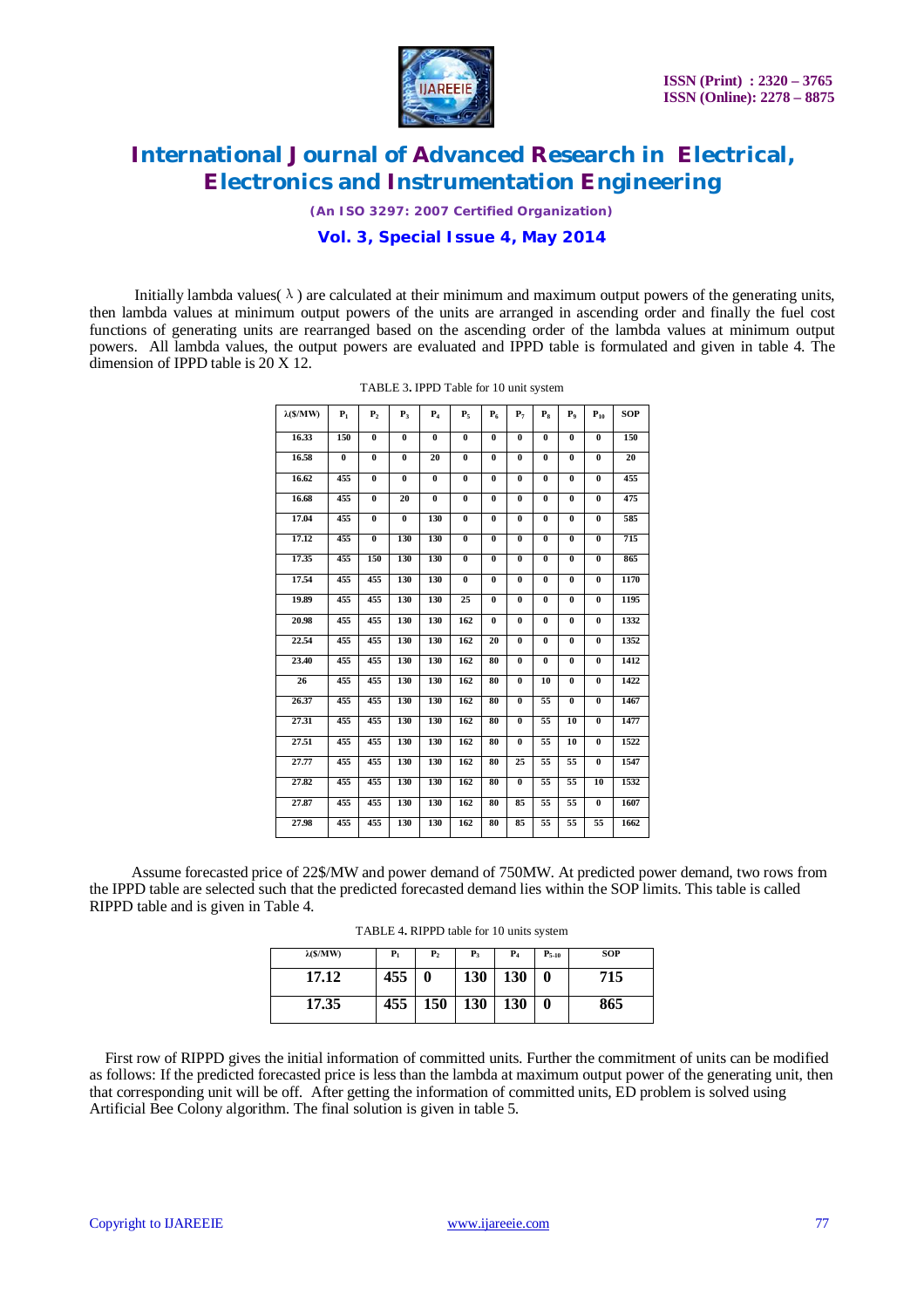

*(An ISO 3297: 2007 Certified Organization)*

### **Vol. 3, Special Issue 4, May 2014**

TABLE 5. Final solution by the proposed method

| Hr             | $P_1$ | P <sub>2</sub> | $P_3$                   | $P_4$          | $P_5$          | $P_6$                   | $P_7$                   | $P_{8}$<br>10           | RV(S) | $FC(\$)$ | Profit<br>$($ \$) |
|----------------|-------|----------------|-------------------------|----------------|----------------|-------------------------|-------------------------|-------------------------|-------|----------|-------------------|
| $\mathbf{1}$   | 455   | 245            | $\bf{0}$                | $\bf{0}$       | $\bf{0}$       | $\bf{0}$                | $\bf{0}$                | $\bf{0}$                | 15505 | 13683    | 1821              |
| $\overline{2}$ | 455   | 295            | $\mathbf{0}$            | $\bf{0}$       | $\bf{0}$       | $\bf{0}$                | $\bf{0}$                | $\bf{0}$                | 16500 | 14554    | 1945              |
| 3              | 455   | 395            | $\bf{0}$                | $\bf{0}$       | $\bf{0}$       | $\bf{0}$                | $\bf{0}$                | $\bf{0}$                | 19635 | 16302    | 1926              |
| 4              | 455   | 455            | $\bf{0}$                | $\bf{0}$       | $\bf{0}$       | $\bf{0}$                | $\bf{0}$                | $\bf{0}$                | 20612 | 17353    | 3258              |
| 5              | 455   | 455            | $\overline{\mathbf{0}}$ | $\overline{0}$ | $\overline{0}$ | $\overline{\mathbf{0}}$ | $\overline{0}$          | $\overline{0}$          | 21158 | 17353    | 3804              |
| 6              | 455   | 455            | $\bf{0}$                | 130            | $\bf{0}$       | $\bf{0}$                | $\bf{0}$                | $\bf{0}$                | 23868 | 20214    | 3654              |
| 7              | 455   | 455            | $\bf{0}$                | 130            | $\bf{0}$       | $\bf{0}$                | $\bf{0}$                | $\bf{0}$                | 23400 | 20214    | 3186              |
| 8              | 455   | 455            | $\bf{0}$                | 130            | $\bf{0}$       | $\bf{0}$                | $\bf{0}$                | $\bf{0}$                | 23036 | 20214    | 2822              |
| 9              | 455   | 455            | 130                     | 130            | $\bf{0}$       | $\bf{0}$                | $\bf{0}$                | $\bf{0}$                | 26676 | 23100    | 3570              |
| 10             | 455   | 455            | 128                     | 130            | 161            | 71                      | $\bf{0}$                | $\bf{0}$                | 41090 | 28774    | 12319             |
| 11             | 455   | 455            | 130                     | 130            | 162            | 80                      | $\bf{0}$                | $\bf{0}$                | 42572 | 29048    | 13523             |
| 12             | 455   | 455            | 130                     | 130            | 161            | 69                      | $\overline{\mathbf{0}}$ | $\overline{\mathbf{0}}$ | 44690 | 29048    | 15641             |
| 13             | 455   | 455            | 130                     | 130            | 161            | 69                      | $\bf{0}$                | $\bf{0}$                | 34440 | 28780    | 5669              |
| 14             | 455   | 454            | 128                     | 130            | 133            | 161                     | 69                      | $\bf{0}$                | 31850 | 26194    | 5654              |
| 15             | 455   | 454            | 117                     | 129            | 46             | $\bf{0}$                | $\bf{0}$                | $\bf{0}$                | 27000 | 24197    | 2808              |
| 16             | 455   | 394            | 82                      | 94             | 25             | $\overline{\mathbf{0}}$ | $\overline{\mathbf{0}}$ | $\bf{0}$                | 23415 | 21554    | 1891              |
| 17             | 455   | 291            | 114                     | 115            | 25             | $\overline{\mathbf{0}}$ | $\overline{\mathbf{0}}$ | $\overline{\mathbf{0}}$ | 22250 | 20653    | 1572              |
| 18             | 455   | 389            | 105                     | 126            | 25             | $\bf{0}$                | $\bf{0}$                | $\bf{0}$                | 24255 | 22400    | 1850              |
| 19             | 455   | 453            | 130                     | 112            | 51             | $\mathbf{0}$            | $\bf{0}$                | $\bf{0}$                | 26640 | 24211    | 2445              |
| 20             | 455   | 455            | 130                     | 130            | 162            | $\bf{0}$                | $\bf{0}$                | $\bf{0}$                | 30170 | 26852    | 3318              |
| 21             | 455   | 455            | 130                     | 130            | 130            | $\overline{\mathbf{0}}$ | $\bf{0}$                | $\bf{0}$                | 30030 | 26186    | 3817              |
| 22             | 455   | 385            | 130                     | 130            | $\bf{0}$       | $\bf{0}$                | $\bf{0}$                | $\bf{0}$                | 25245 | 21879    | 3364              |
| 23             | 455   | 445            | $\bf{0}$                | $\bf{0}$       | $\bf{0}$       | $\bf{0}$                | $\bf{0}$                | $\bf{0}$                | 20475 | 17178    | 3297              |
| 24             | 455   | 345            | $\bf{0}$                | 0              | 0              | $\bf{0}$                | $\bf{0}$                | $\bf{0}$                | 18040 | 15427    | 2612              |
| <b>Total</b>   |       |                |                         |                |                |                         |                         |                         |       |          | 107184            |

The profits obtained by PBUC are compared with Traditional UC and shown in fig.6. Forecasted and dispatched power demands are compared in fig.7.Profits obtained using proposed and existing methods are compared in fig.8.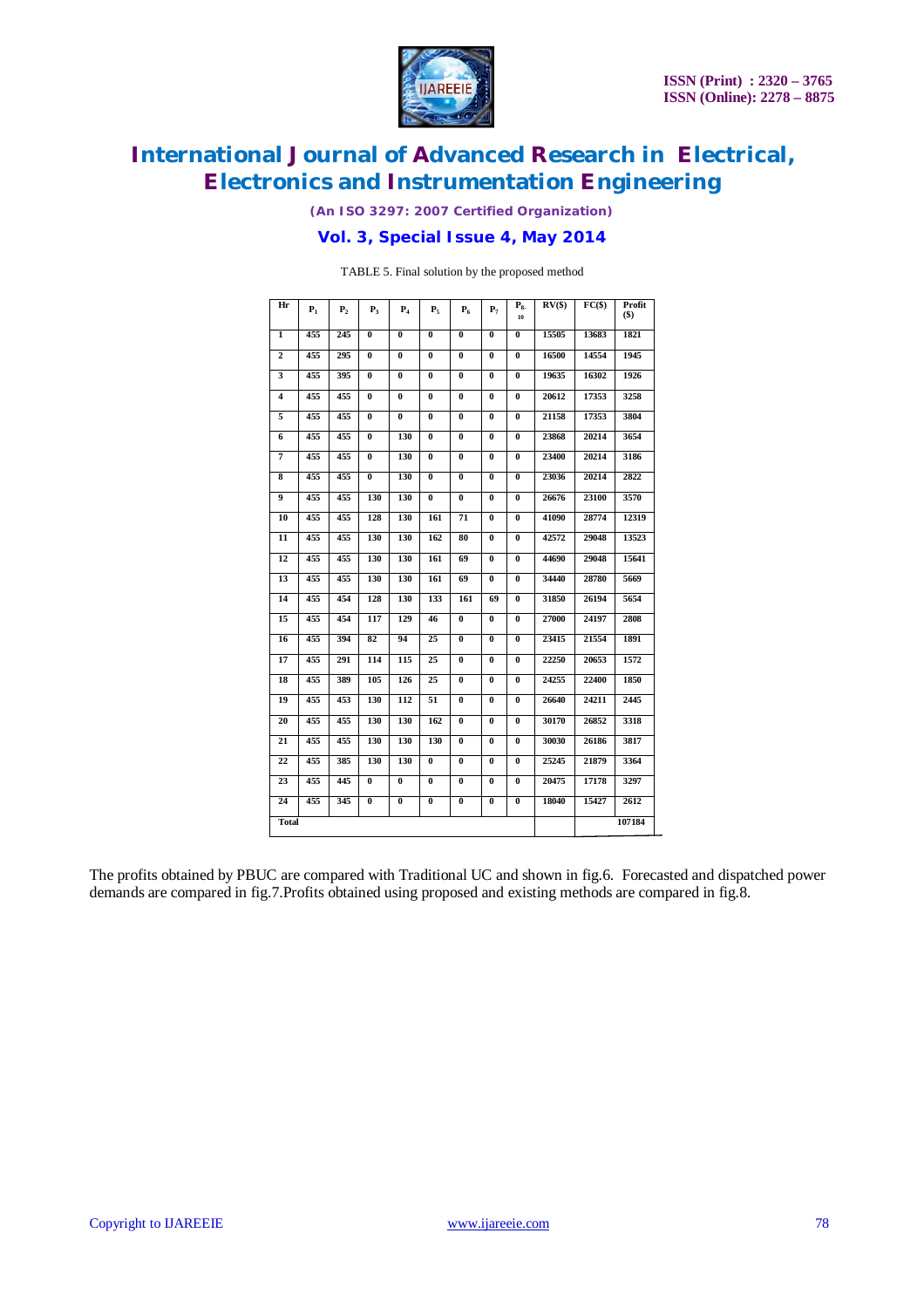

*(An ISO 3297: 2007 Certified Organization)*

### **Vol. 3, Special Issue 4, May 2014**



Fig.6. Comparison of profits by Traditional UC and PBUC

From fig.6, it is clear that PBUC provides more profit for GENCOs compared to Traditional UC.



Fig.7. Comparison of forecasted and dispatched Power demands

From fig.7, it is clear that the forecasted and dispatched power demand were not equal thus satisfying PBUC constraint.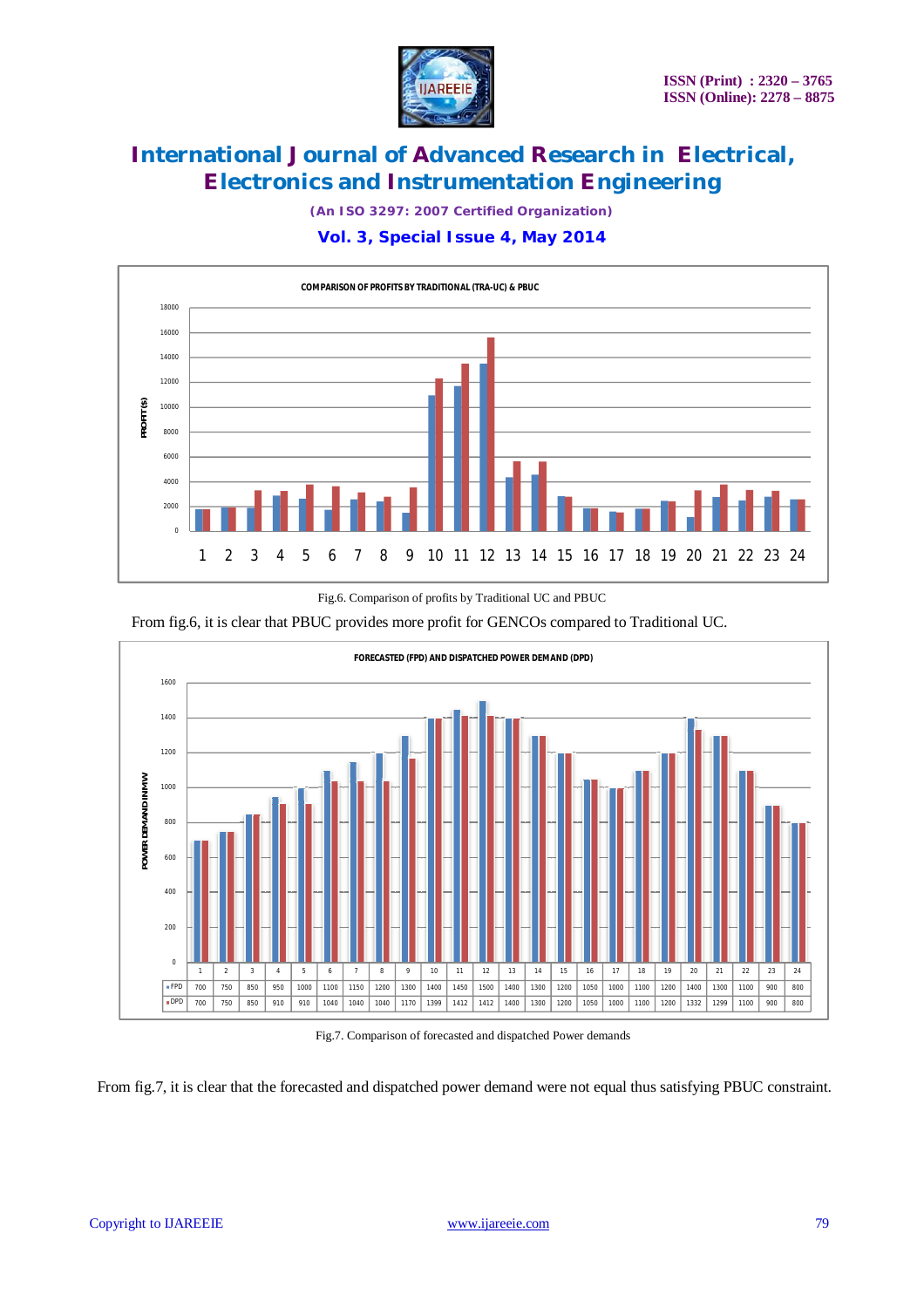

*(An ISO 3297: 2007 Certified Organization)*

### **Vol. 3, Special Issue 4, May 2014**



Fig.8. Comparison of profits of existing and proposed PBUC

From fig.8, it is clear that the profit obtained using IPPD table and Artificial Bee Colony (ABC)[proposed system] is more than that obtained using NACO and PABC (existing system) algorithm.

#### **V. CONCLUSION**

 A new approach using IPPD table and Artificial Bee Colony (ABC) has been proposed in this paper for solving Profit Based Unit Commitment (PBUC). While solving the PBUC problem, the information of forecasted price is known. The PBUC problem is solved in two stages in the proposed approach. Initially, information regarding the committed units is obtained by framing IPPD table and finally Artificial Bee Colony (ABC) is used to find the non-linear programming sub-problem of Economic Dispatch. Simulation results for the proposed method have been compared with existing methods and also with traditional unit commitment. It is observed from the simulation results that the proposed algorithm provides maximum profit compared with existing methods and is thus amenable for the real-time operation required in a deregulated environment.

#### **ACKNOWLEDGMENT**

The authors would like to thank the reviewers for their constructive suggestions which have helped to enhance the quality of this manuscript.

#### **REFERENCES**

- [1] C. Christopher Columbus, Sishaj P. Simon, " Profit based unit commitment for GENCOs using parallel NACO in a distributed cluster", *Swarm and Evolutionary Computation*, vol. 10,p. 41-58, 2013.
- [2] Narayana Prasad Padhy, "Unit Commitment-A Bibliographical Survey*", IEEE Transactions on Power Systems*, vol. 19, No. 2, May 2004.
- [3] Pathom Attaviriyanupap, Hiroyuki Kita, Eiichi Tanka and Hasegawa, "A hybrid LR-EP for solving new profit based UC problem under competitive environment", *IEEE Transactions on Power Systems*, vol, 18. No. 1, p. 229-237, 2003.